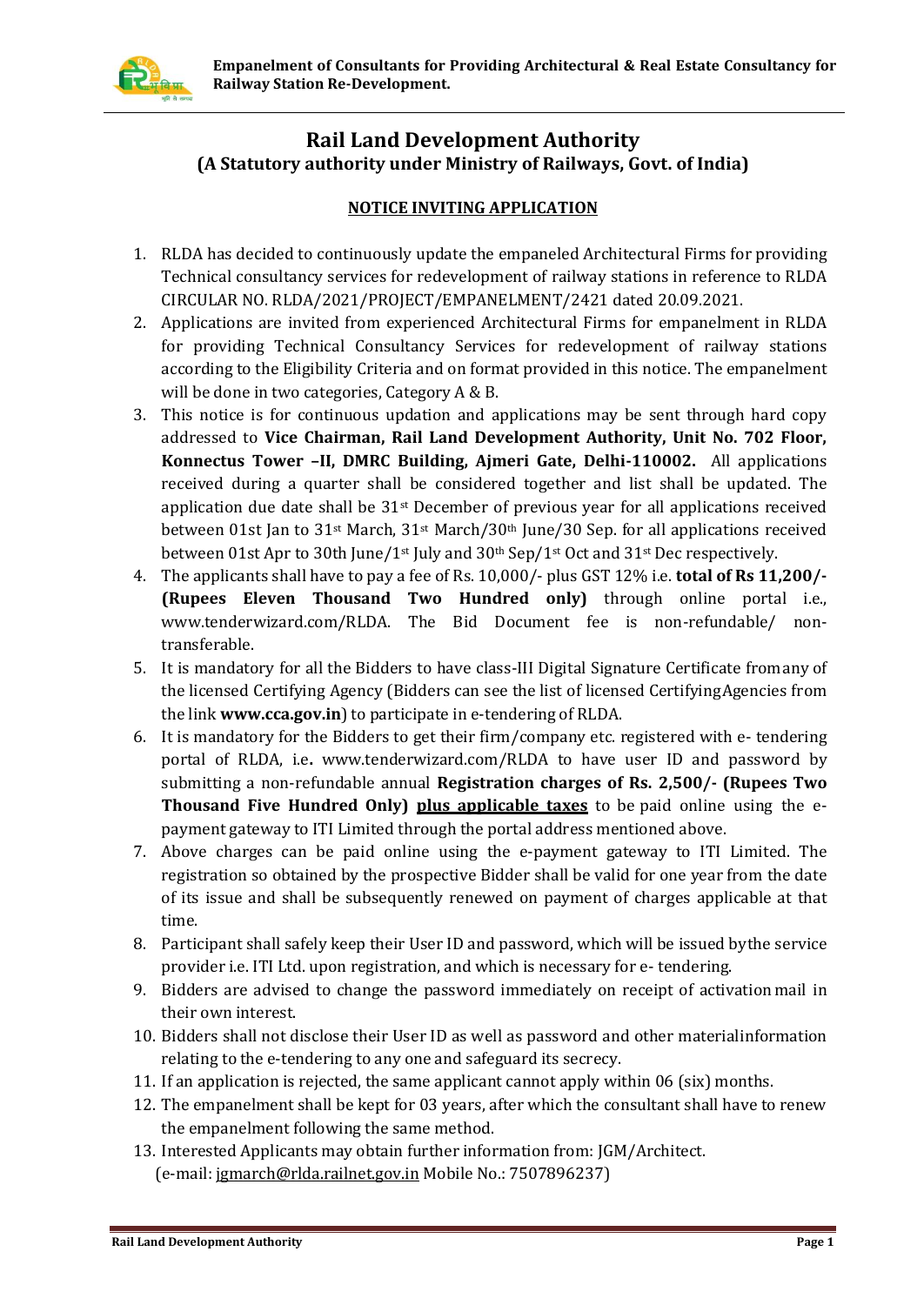14. Eligibility Criteria and other conditions for Empanelment of Consultants for Station Redevelopment are as under:

### **1.0 Eligible Applicant:**

- (i) The applications will be considered only from those applicants (proprietorship firms, partnership firms, companies, corporations, consortia or joint ventures) who meet the requisite eligibility criteria prescribed in this notice. In the case of a JV or Consortium, all members of the Group shall be jointly and severally liable for the performance of whole contract. Also, each member shall be individually responsible for its duties as specified in the MOU/JV agreement submitted by the applicant.
- (ii) A non-Indian bidder is permitted to apply only in a joint venture or consortium arrangement with firms that are registered or incorporated in India with minimum participation interest of 74% or their wholly owned Indian subsidiary registered in India under Companies Act-2013 with minimum 74% participation. Indian contractor/Indian subsidiary to be lead member of JV/Consortium.
- (iii) An applicant shall submit only one application, either individually or as a partner of a JV/Consortium. An applicant who submits more than one application will cause all of the proposals in which the applicant has participated to be disqualified. No applicant can be a sub-contractor while submitting, a bid individually or as a partner of a JV/Consortium in the same process. An applicant, if acting in the capacity of subcontractor in any bid, may participate in more than one bid, but only in that capacity.
- (iv) The Joint Venture or Consortium shall not have more than two partners.
- (v) Applicants shall not have a conflict of interest. All applicants found to have a conflict of interest shall be disqualified. Applicants shall be considered to have a conflict of interest with one or more parties in this bidding process. if:
	- (a) An Applicant has been engaged by the Employer to provide consulting services for the preparation related to procurement for implementation of the project; or
	- (b) An Applicant is any associates/affiliates (inclusive of parent firms) mentioned in subparagraph (a) above; or
	- (c) An Applicant leads, or temporarily seconds its personnel to firms or organizations which are engaged in consulting services for the preparation related to procurement for an implementation of the project, if the personnel would be involved in any capacity on the same project.
- (vi) If there is any misrepresentation of facts with regard to undertaking submitted the same will be considered as "fraudulent practice" and the application of such applicants will be rejected.
- (vii) Applicant (any member in case of JV/consortium) must not have suffered bankruptcy/ insolvency during the last 3 years. The tenderer should submit undertaking to this effect in Form-1 of the application.

#### (viii) **LEAD PARTNER/NON SUBSTANITAL PARTNERS/CHANGE IN JV/CONSORITUM:**

- (a) Lead partner must be a substantial partner in the JV/consortium i.e. it should have a minimum of 60% participation in the JV/Consortium. **The substantial partner in case of JV/Consortium shall have experience of executing at least one "eligible assignment".**
- (b) For a Joint Venture/Consortium to qualify, its non-substantial partner also must have experience of executing at **least one "eligible assignment".**
- (c) **The applicant shall submit details of eligible assignments in the form-3.**
- (d) In case of JV/Consortium, change in constitution or percentage participation shall not be permitted at any stage after their submission of application otherwise the applicant shall be treated as non-responsive.
- (e) The applicant, in case of JV/Consortium, shall clearly and unambiguously define the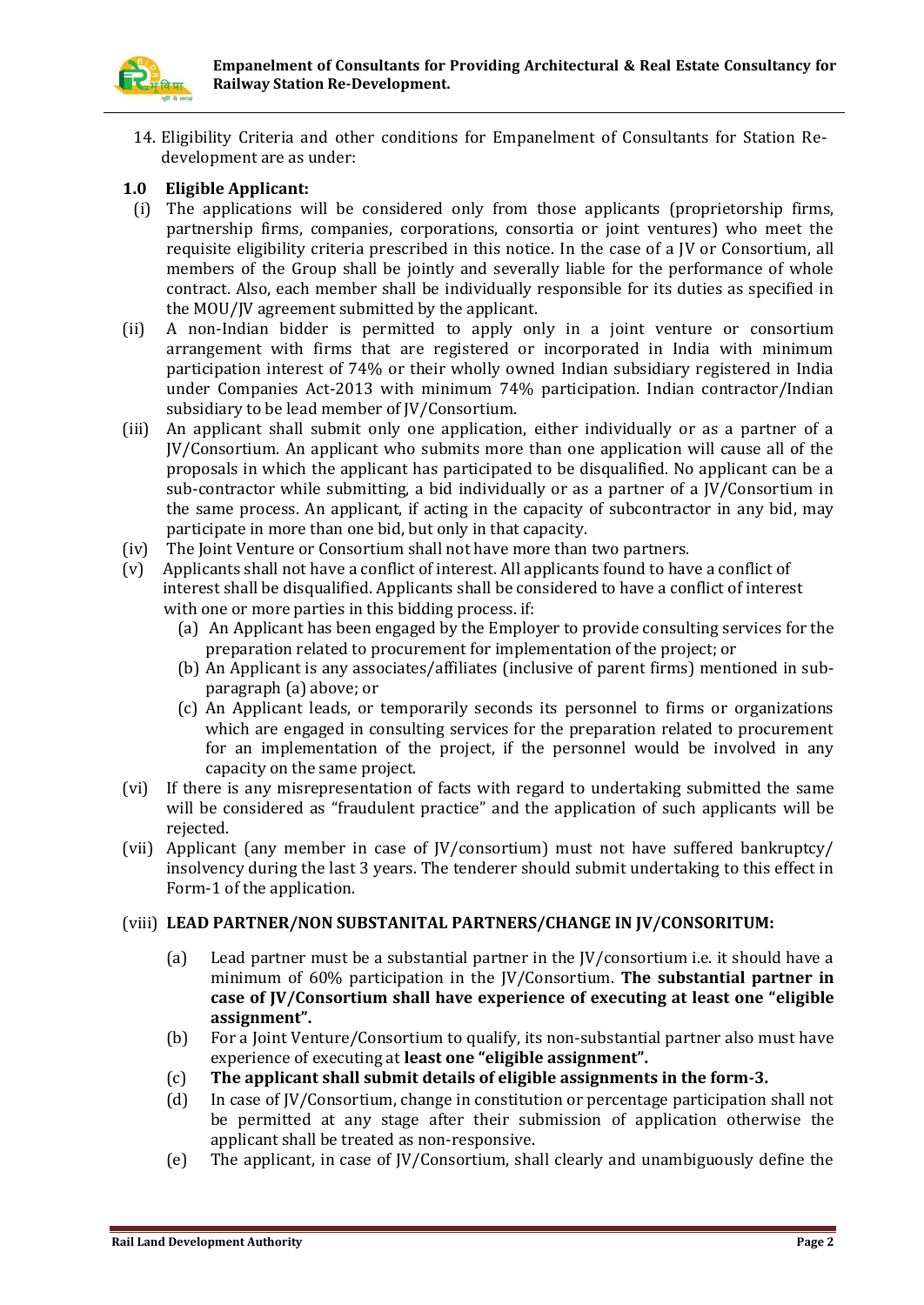

role and responsibilities for substantial/non-substantial partner particularly with reference to financial, technical and other obligations in the JV agreement/MOU submitted, providing clearly that any abrogation/subsequent reassignment of any responsibility by any substantive/non-substantive partner of JV/Consortium in favour of other JV/Consortium partner or any change in constitution of partners of JV/Consortium (without written approval of Employer) from the one given in JV agreement /MOU at tender stage, will be treated, as 'breach of contract condition' and/or' concealment of facts' (as the case may be), and acted accordingly.

### **2. Conditions of Eligibility of Applicants:**

- a) The Applicant shall fulfill the following conditions for empanelment as consultant for station re-development. **For Category 'A':**
	- i. **Technical Capacity:** The Applicant shall have, over the past 12 (twelve) years preceding the Application Due date, undertaken a minimum of 4 (four) Eligible Assignments out of which at least two projects have to be necessarily from as specified in Clause 3 (i).
	- ii. **Financial Capacity:** The Applicant shall have received an average income of Rs.04 (Four) Crore per annum from professional fees during the 3 (three) financial -years preceding the Application Due Date. However, for the purpose of evaluation in case of the Consortium/JV, Average of the average income of per annum from professional fees during the 3 (three) financial years preceding the Application Due Date of each member of the Consortium shall be reckoned.

### **For Category 'B':**

- **i. Technical Capacity:** The Applicant shall have, over the past 12 (twelve) years preceding the Application Due date, undertaken a minimum of 2 (two) Eligible Assignments out of which at least one project has to be necessarily from as specified in Clause 3 (i).
- **ii. Financial Capacity:** The Applicant shall have received an average income of Rs.02 (two) Crore per annum from professional fees during the 3 (three) financial -years preceding the Application Due Date. However, for the purpose of evaluation in case of the Consortium/JV, Average of the average income of per annum from professional fees during the 3 (three) financial years preceding the Application Due Date of each member of the Consortium shall be reckoned.

#### **Illustration:**

Consortium of A and B with A as the Lead Member. Firm A: Average income of Rs.6 Crore per year from professional fees during the 3 financial years preceding the Application Due Date.

Firm B: Average income of Rs.2 Crore per annum from professional fees 'during the 3 financial years preceding the Application Due Date.

Then the average income of the Consortium of A & B shall be  $((6+2)/2) = 4$ , i.e. Rs. 4 Crores.

**iii.Availability of Key Personnel**: The Applicant shall offer and make available all Key Personnel meeting the requirements specified in sub-clause (iv) below.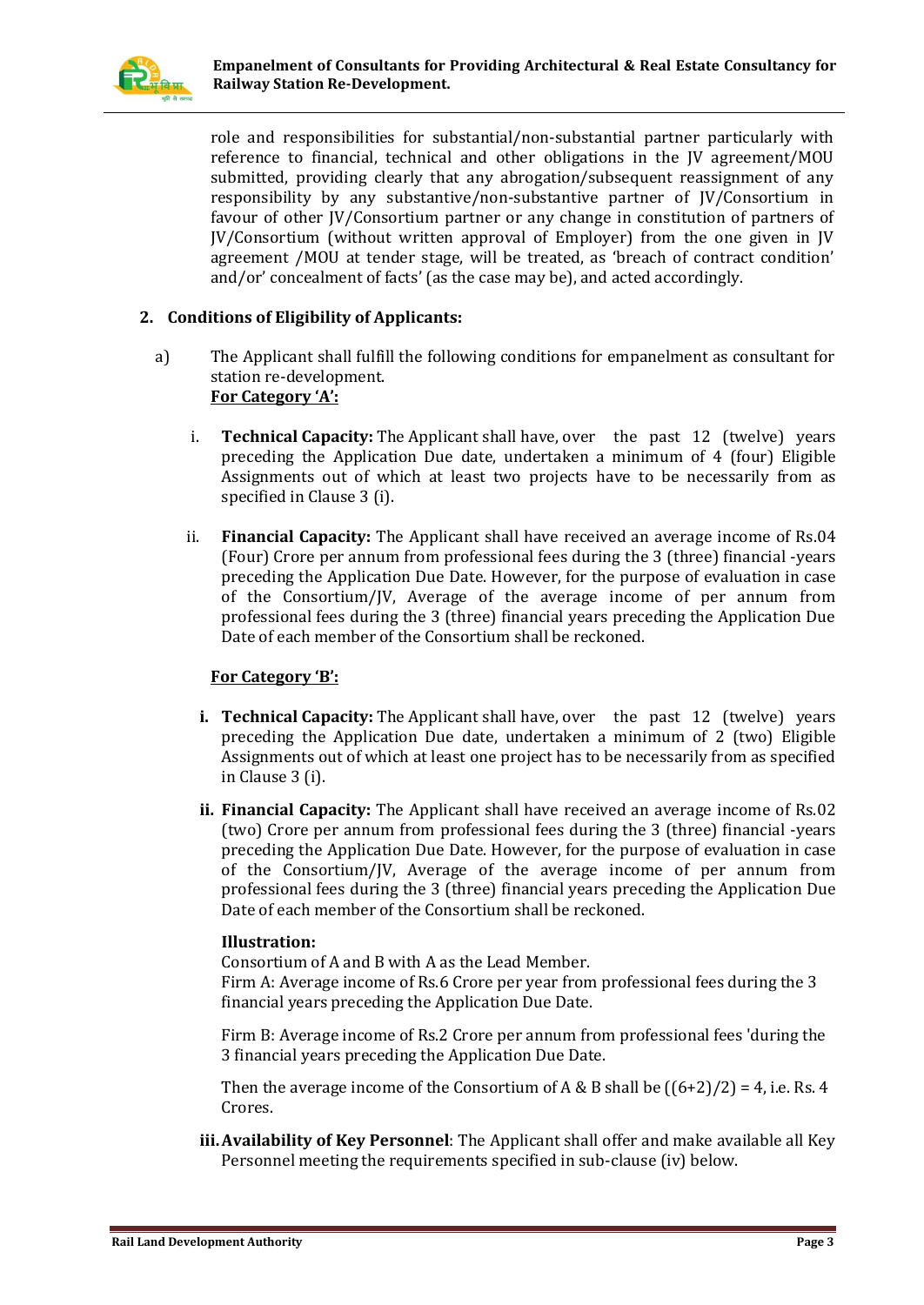

**iv. Conditions of Eligibility for Key Personnel**: Each of the Key Personnel must fulfil the Conditions of Eligibility specified below:

## **For Category 'A':**

| <b>Key Personnel</b>                                                                                                            | <b>Educational</b><br>Qualification                                                                           | Length of<br>Professional<br><b>Experience</b> | <b>Experience on</b><br>Eligible<br><b>Assignments</b>                                                                                                                                                             |  |  |
|---------------------------------------------------------------------------------------------------------------------------------|---------------------------------------------------------------------------------------------------------------|------------------------------------------------|--------------------------------------------------------------------------------------------------------------------------------------------------------------------------------------------------------------------|--|--|
| <b>Chief</b><br><b>Urban</b><br>Designer/<br><b>Planner</b><br>cum<br><b>Leader</b><br><b>Team</b><br>"Team<br>(the<br>Leader") | Masters<br>in<br>Architecture (Urban<br>Design)/ Masters in<br>Planning<br>or<br>Equivalent<br>0 <sub>R</sub> | 15 years                                       | He should have led the<br>urban design/ planning/<br>architectural<br>design/<br>planning for Four Eligible<br>Assignments<br>per<br>as<br>clause 3 (i) or (ii) or both.                                           |  |  |
|                                                                                                                                 | <b>Bachelors</b><br>Architecture<br>in<br>or<br>Equivalent                                                    | 20 years                                       |                                                                                                                                                                                                                    |  |  |
| <b>Chief Architect</b>                                                                                                          | Masters/Bachelor in<br>Architecture<br>or<br>Equivalent                                                       | 15years                                        | He should have led the<br>architectural planning for<br>feasibility study teams for<br>four Eligible Assignments<br>as per clause 3 (i) and (ii)<br>out of which at least one<br>should be as per clause 3<br>(i). |  |  |
| <b>Station Planning</b><br><b>Expert</b>                                                                                        | Masters/Bachelor in<br>Architecture<br>or<br>Equivalent                                                       | 10 years                                       | He should have worked<br>as Planning Expert for<br>Stations,<br>Bus<br>Terminal/Station, Metro<br>Station for four Eligible<br>Assignments<br>as<br>per<br>Clause 3 (i)                                            |  |  |
| <b>Structural</b><br>Engineer/<br>Construction<br><b>Expert</b>                                                                 | Masters/Bachelor in<br>Civil Engineering or<br>Equivalent                                                     | 10 years                                       | He should have led the<br>structural/ construction<br>planning teams for three<br>Eligible Assignments as<br>per Clause as per Clause 3<br>$(i)$ or $3$ $(ii)$ .                                                   |  |  |
| <b>Transport</b><br><b>Planning Expert</b>                                                                                      | Graduate<br>Post<br>in<br>Traffic and/or<br>Transport<br>engineering/Planning                                 | 10 years                                       | He should have led The<br>transport planning teams<br>for<br>three<br>Eligible<br>Assignments<br>per<br>as<br>Clause $3$ (i) or $3$ (ii).                                                                          |  |  |
| Environmental<br><b>Expert</b>                                                                                                  | Masters/ Bachelor in<br>Environmental<br>Science or equivalent                                                | 10 years                                       | He should have led the<br>Environmental<br>impact<br>for<br>assessment<br>teams<br>Eligible<br>three<br>Assignments<br>as<br>per<br>Clause $3$ (i) or $3$ (ii).                                                    |  |  |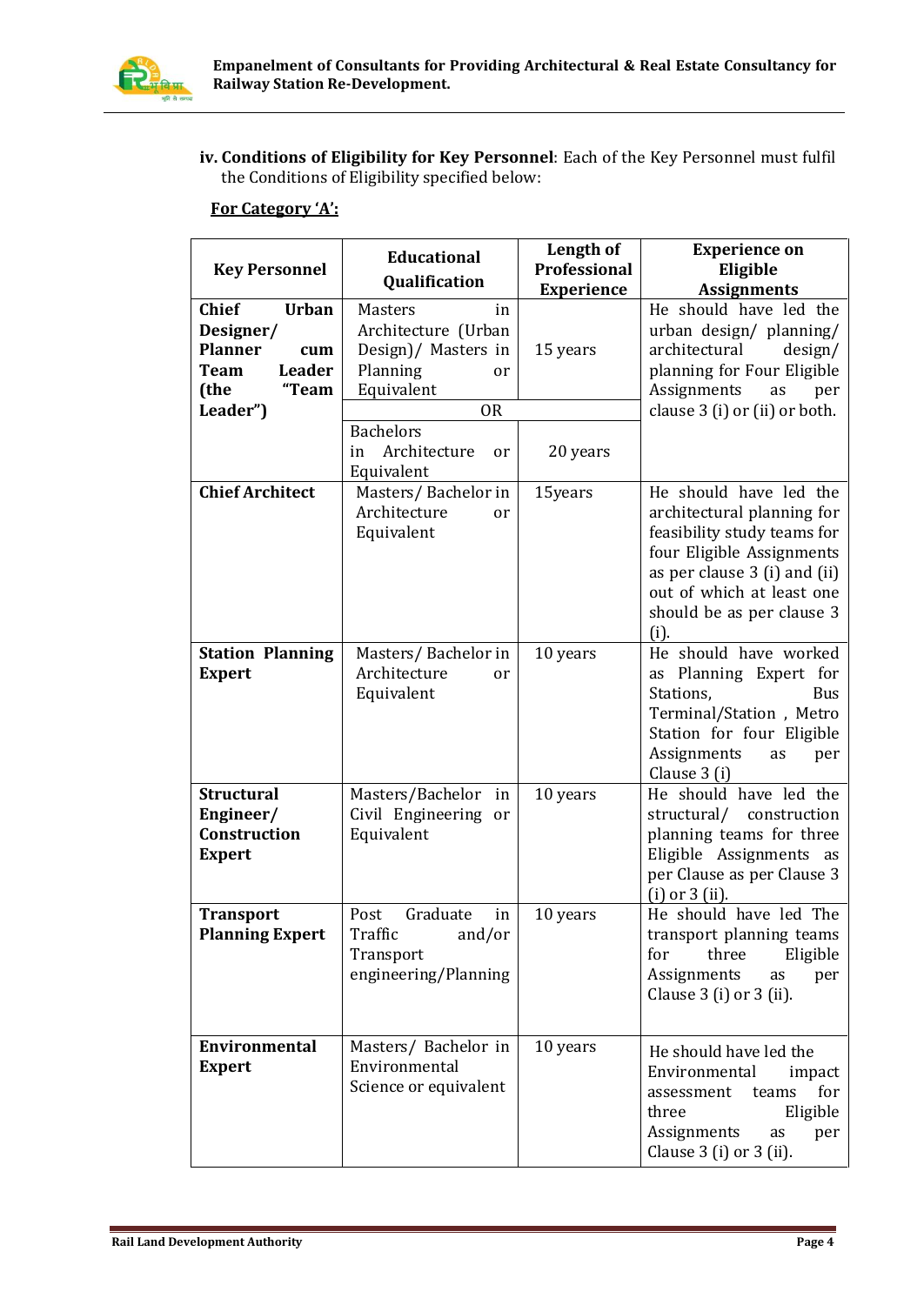

### **For Category 'B':**

| <b>Key Personnel</b>                                                                        | <b>Educational</b><br><b>Qualification</b>                                                         | Length of<br>Professional<br><b>Experience</b> | <b>Experience on</b><br>Eligible<br><b>Assignments</b>                                                                                                                                                                                  |  |  |
|---------------------------------------------------------------------------------------------|----------------------------------------------------------------------------------------------------|------------------------------------------------|-----------------------------------------------------------------------------------------------------------------------------------------------------------------------------------------------------------------------------------------|--|--|
| <b>Chief</b><br><b>Urban</b><br>Designer/<br><b>Planner</b><br>cum<br><b>Team</b><br>Leader | <b>Masters</b><br>in<br>Architecture (Urban<br>Design)/ Masters in<br>Planning<br>or<br>Equivalent | 12 years                                       | He should have led the urban<br>design/<br>planning/<br>architectural design/ planning<br>for Four Eligible Assignments                                                                                                                 |  |  |
| (the<br>"Team                                                                               | <b>OR</b>                                                                                          |                                                | as per clause 3 (i) or (ii) or                                                                                                                                                                                                          |  |  |
| Leader")                                                                                    | <b>Bachelors</b><br>Architecture<br>in<br>or<br>Equivalent                                         | 20 years                                       | both.                                                                                                                                                                                                                                   |  |  |
| <b>Chief Architect</b>                                                                      | Masters/Bachelor in<br>Architecture<br>or<br>Equivalent                                            | 12years                                        | should<br>have<br>He<br>led<br>the<br>architectural<br>planning<br>for<br>feasibility study teams for four<br>Eligible Assignments as per<br>clause 3 (i) and (ii)<br>out of<br>which at least one<br>should<br>be as per clause 3 (i). |  |  |
| <b>Station Planning</b><br><b>Expert</b>                                                    | Masters/Bachelor in<br>Architecture<br>or<br>Equivalent                                            | 7 years                                        | He should have worked as<br>Planning Expert for Stations.<br>Bus Terminal/Station, Metro<br>Station<br>for<br>four<br>Eligible<br>Assignments as per Clause 3<br>(i)                                                                    |  |  |
| <b>Structural</b><br>Engineer/<br>Construction<br><b>Expert</b>                             | Masters/Bachelor in<br>Civil Engineering or<br>Equivalent                                          | 7 years                                        | should<br>have<br>the<br>He<br>led<br>structural/<br>construction<br>planning<br>for<br>three<br>teams<br>Eligible Assignments as per<br>Clause as per Clause 3 (i) or 3<br>(ii).                                                       |  |  |
| <b>Transport</b><br><b>Planning Expert</b>                                                  | Graduate<br>Post<br>in<br>Traffic<br>and/or<br>Transport<br>engineering/Planning                   | 7 years                                        | should have<br>led<br>The<br>He<br>transport planning teams for<br>three Eligible Assignments as<br>per Clause 3 (i) or 3 (ii).                                                                                                         |  |  |
| Environmental<br><b>Expert</b>                                                              | Masters/ Bachelor in<br>Environmental<br>Science or equivalent                                     | 7 years                                        | He should have led the<br>Environmental<br>impact<br>assessment teams for three<br>Eligible Assignments as per<br>Clause $3$ (i) or $3$ (ii).                                                                                           |  |  |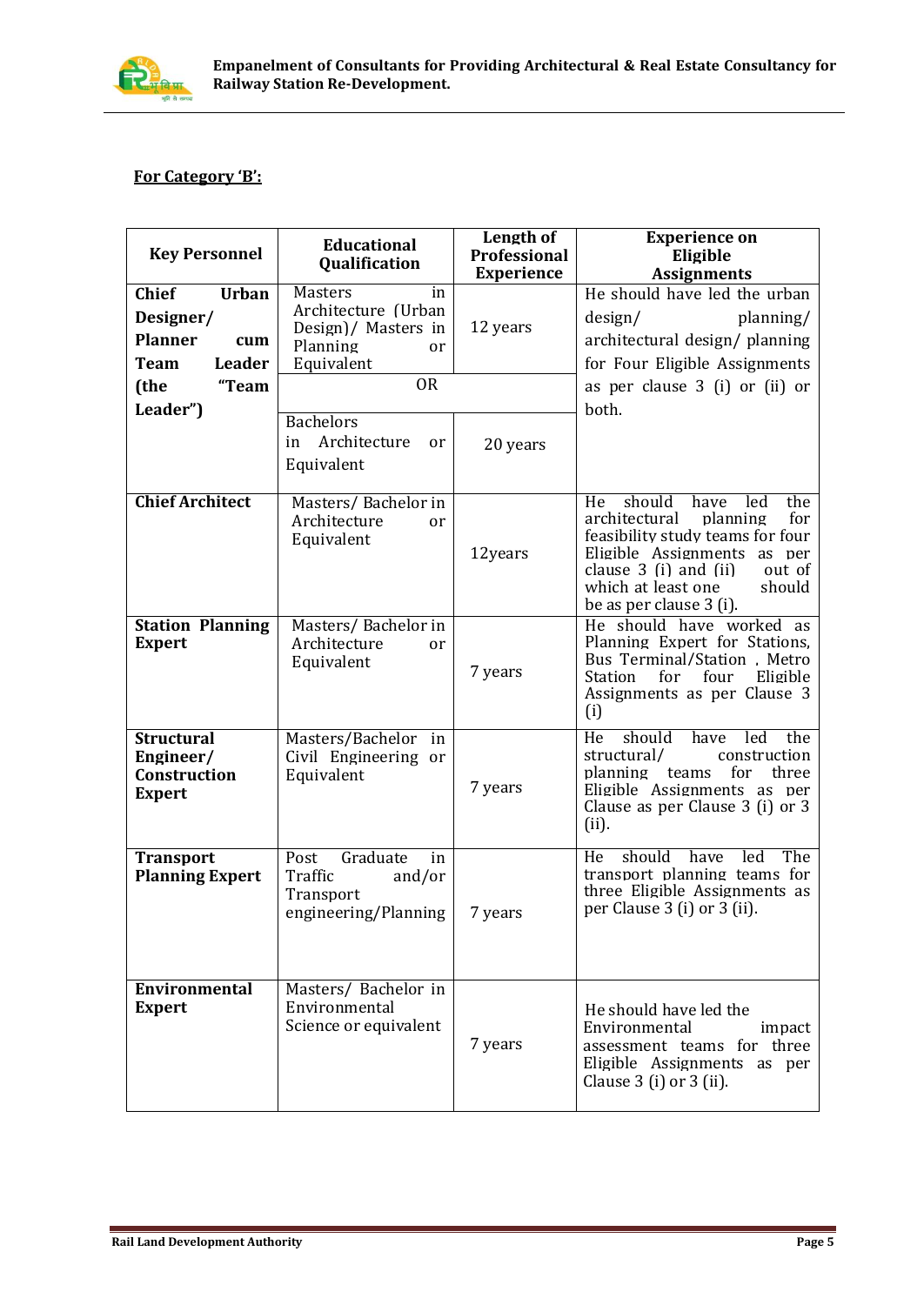

b) The Applicant shall enclose with its Application, certificate(s) from its Statutory Auditors stating its total revenues from professional fees during each of the past three financial years and the fee received in respect of each of the Eligible Assignments specified in the Application. In the event that the Applicant does not have a statutory auditor, it shall provide the requisite certificate(s) from the firm of Chartered Accountants that ordinarily audits the annual accounts of the Applicant.

In case of the Applicant being a JV/Consortium, the JV/Consortium members are required to submit a Power of Attorney for the Lead Member of Consortium as per the format.

- c) Any entity which has been barred by the Central Government, any State Government, a Statutory Authority or a Public Sector Undertaking, as the case may be, from participating in any project, and the bar subsists as on the date of Application, would not be eligible to submit an Application either by itself or through its Associate.
- d) An Applicant or its Associate should have, during the last three years, neither failed to perform on any agreement, as evidenced by imposition of a penalty by an arbitral or judicial authority or a judicial pronouncement or arbitration award against the Applicant or its Associate, nor been expelled from any project or agreement nor have had any agreement terminated for breach by such Applicant or its Associate.

#### **3. Eligible Assignments:**

For the purposes of determining Conditions of Eligibility and for evaluating the Proposals under this notice, consultancy assignments in respect of architectural planning, master planning, urban design, or feasibility report for the following projects shall be deemed as eligible assignments (the "Eligible Assignments"):

(i) Development of a railway station, metro station, LRT, Mono-rail, High speed rail, bus terminal/ station, airport, Multi Modal Transit Hub and having an estimated capital cost (excluding land) of at least Rs. 50,00,00,000 (Rupees fifty Crore) in case of a project in India, and US\$ 10 million (US\$ Ten million) for projects elsewhere;

#### **Or,**

(ii) Development of urban projects (such as district centres, shopping malls, educational campus, residential township, hospitals etc.) covering an area of 2 (two) acres each or more or other urban building complex dedicated for public use (e.g. sports complex, exhibition complex, convention centre etc.) and having an estimated capital cost of at least Rs.125 (Rupees One Hundred Twenty Five Crore) (excluding land) in case of a project in India, and US\$ 25 million (US\$ Twenty Five million) for projects elsewhere.

Provided that the Applicant firm claiming credit for an Eligible Assignment shall have, prior to Application Due Date, received professional fees of at least Rs.50,00,000 (Rupees 50 lakh) in case of projects in India, and US\$ 0.5 million for projects elsewhere for respective assignment and where credit is being claimed by a Key Personnel for an ongoing Eligible Assignment, she/he should be available for the services as Key Personnel for undertaking the consultancy assignment.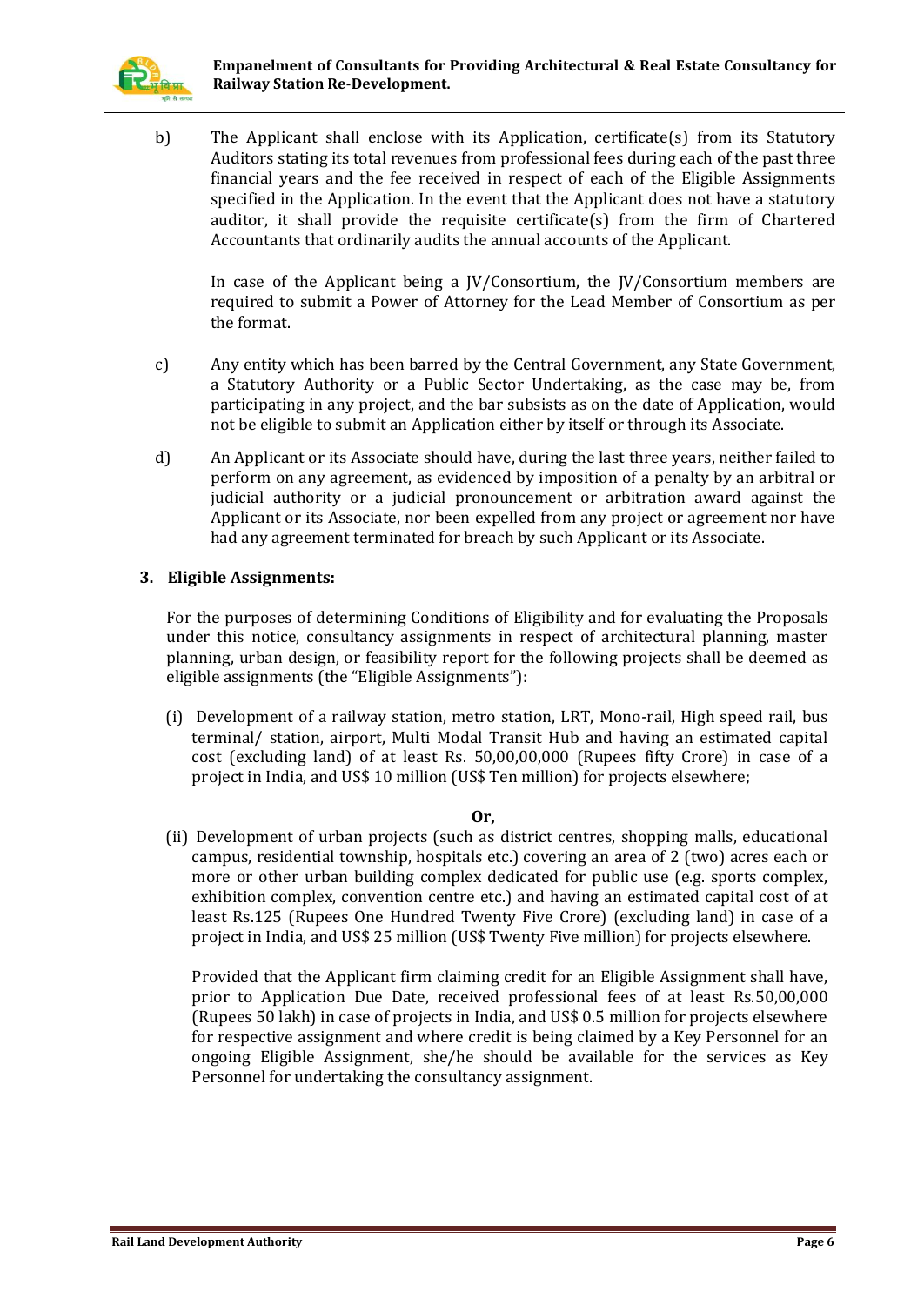

| Estimated capital cost/Professional fees time period     | <b>Escalation factor</b> |
|----------------------------------------------------------|--------------------------|
| Current year (01 <sup>st</sup> Jan-Application Due Date) | 1.00                     |
| Previous year (1 <sup>st</sup> Jan -31stDec.)            | 1.05                     |
| Previous year (1 <sup>st</sup> Jan -31stDec.)            | 1.10                     |
| Previous year (1 <sup>st</sup> Jan -31stDec.) v          | 1.15                     |
| Previous year (1 <sup>st</sup> Jan -31stDec.)            | 1.20                     |
| Previous year (1 <sup>st</sup> Jan -31stDec.)            | 1.25                     |
| Previous year (1 <sup>st</sup> Jan -31stDec.)            | 1.30                     |
| Previous year (1 <sup>st</sup> Jan -31stDec.)            | 1.35                     |
| Previous year (1 <sup>st</sup> Jan -31stDec.)            | 1.40                     |
| Previous year (1 <sup>st</sup> Jan -31stDec.)            | 1.45                     |
| More than nine years earlier                             | 1.50                     |

For the purpose of clarity, the date of last tranche/latest date of professional fees received shall be reckoned for computation of escalation as per the escalation factor above and it should be duly certified by Statutory Auditor.

### **4. Submission of the Proposals:**

4.1 The Applicant shall provide all the information sought under this notice. RLDA will evaluate only those Applications which are received in the requisite formats and complete in all respects. The Application will contain the following documents:

- (a) Letter of Application as per Form-1;
- (b) Particulars of the Applicants (Firm) as per Form-2;
- (c) Eligibility of the Applicants (Firm) as per Form-3;
- (d) Particulars of Key Personnel as Per Form-4;
- (e) Details of Turnover of Last 3 financial year as per Form-5;
- 4.2 Applicant should submit satisfactory completion certificates or satisfactory performance certificate (in case of an ongoing assignment) from the client as evidence of its experience**.** Applicant should submit details of its own and its Key Personnel's experiences in the specified forms duly certified by authorized signatory.

#### **5. Conflict of Interest:**

- a. An Applicant shall not have a Conflict of Interest with regard to this assignment. Any Applicant found to have such a conflict of interest shall be disqualified.
- b. RLDA requires that the Consultant provide professional, objective, and impartial advice and at all times hold RLDA's interest paramount, avoid conflicts with other assignments or their own corporate interests and act without any consideration for future work. The Consultant shall not accept or engage in any assignment that would be in conflict with its prior or current obligations to other employers or that may place it in a position of not being able to carry out the assignment in the best interest of RLDA.
- c. Without limitation on the generality of the foregoing, the Consultant and any of its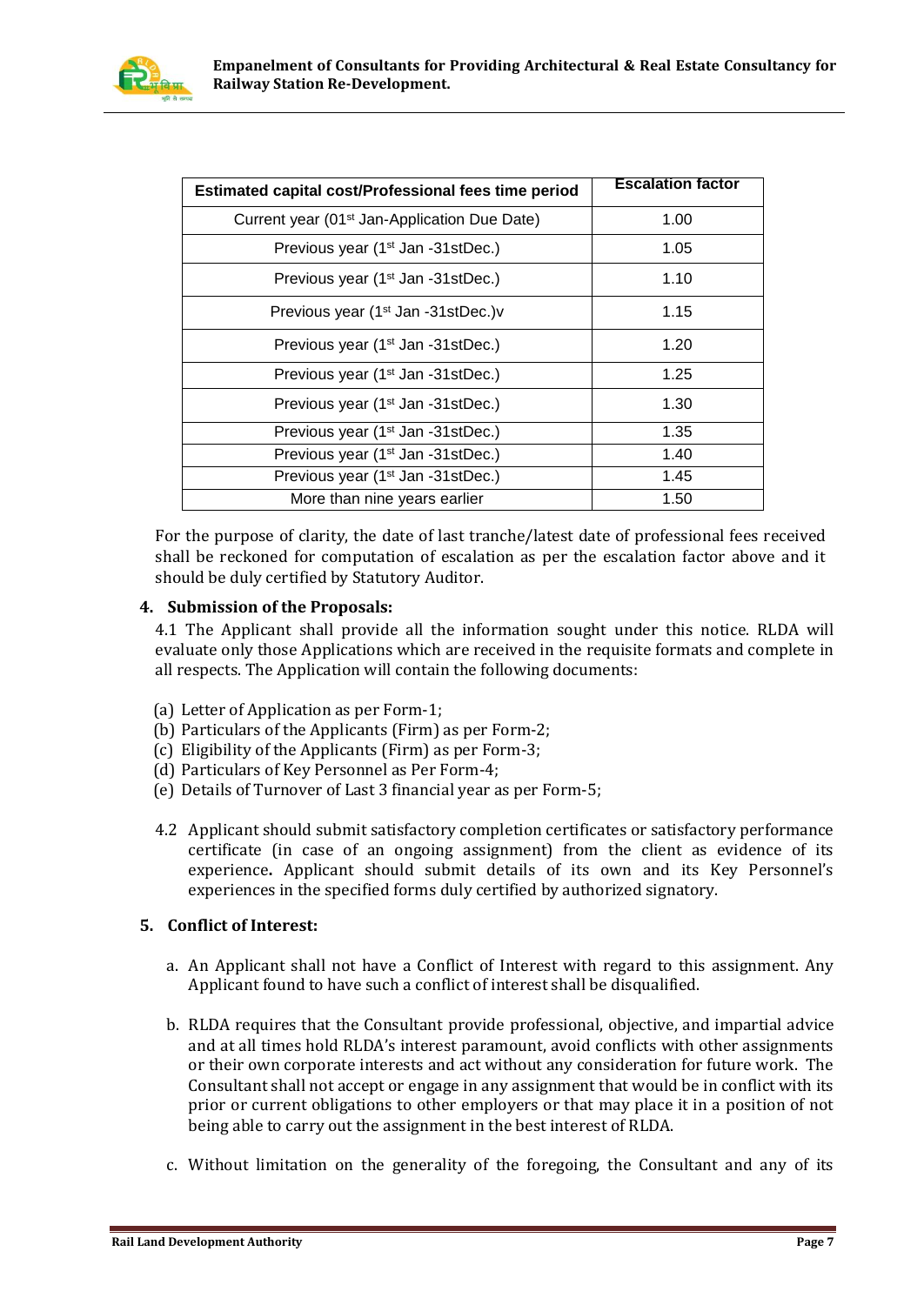

associates shall be considered to have a conflict of interest and shall not be selected under any of the circumstances set forth below:

(i) If there is a conflict among this and other consulting assignments of the Consultant (including its personnel and sub-consultant) and any subsidiaries or entities controlled by such Consultant. The duties of the Consultant depend on the circumstances of each case. While providing Consultancy services to RLDA for this particular assignment, the Consultant shall not take up any assignment that by its nature will result in conflict with the present assignment.

(ii) A firm which has been engaged by RLDA to provide goods or works for a project, and any of its affiliates, will be disqualified from providing consulting services for the same project. Conversely, a firm hired to provide consulting services for the preparation of implementation of a project, and any of its affiliates, will be disqualified from subsequently, providing goods or works or services related to the same project.

(iii) An Applicant eventually appointed to provide Consultancy for this Project, as well as any of its affiliates, shall be disqualified from subsequently providing goods or works or services related to the construction and execution of the same project (other than a continuation of the Firm's earlier consulting services) till one year from the date of completion of services under this Consultancy.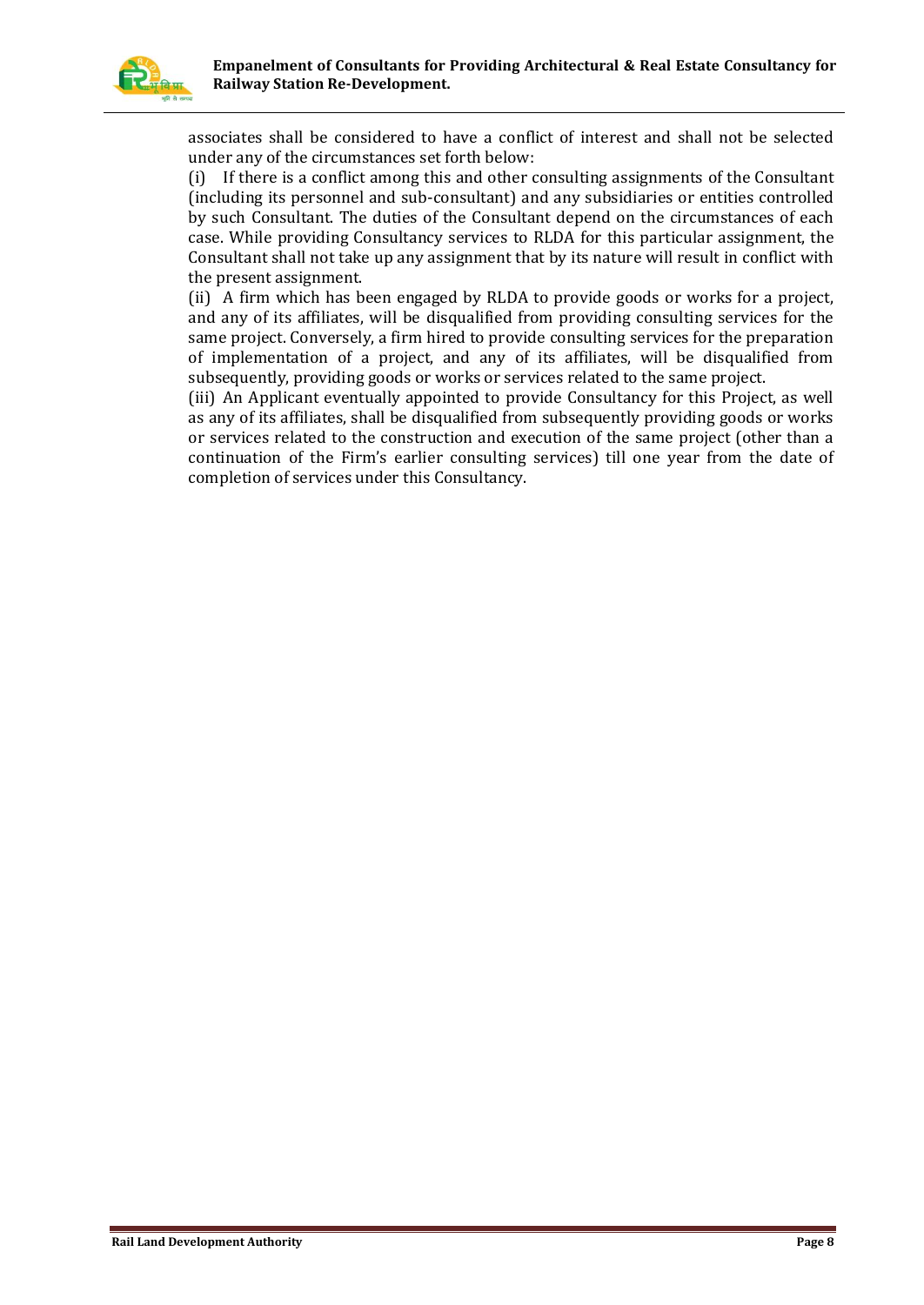

#### **Form - 1**

# **Letter of Application**  (On Applicant's letter head)

(Date and Reference)

**To, Vice Chairman, Rail Land Development Authority, Unit 702-B, 7th Floor, Konnectus Tower, Ajmeri Gate, New Delhi-110002**

**Sub: Empanelment of Consultant for Providing Architectural & Real Estate Consultancy for Railway Station Re-development.**

**Ref: CIRCULAR NO. RLDA/2021/PROJECT/EMPANELMENT/2421 dated 20.09.2021.**

Dear Sir,

- **1.** With reference to your Document dated \_\_\_\_\_\_\_\_ I/We, having examined all relevant documents and understood their contents, hereby submit our proposal for ''E**mpanelment of Consultant for providing Architectural and Real Estate Consultancy for Railway Station Redevelopment'.**
- 2. The proposal is unconditional and unqualified.
- 3. All information provided in the Application including application forms, is true and correct and all accompanying documents are true copies of their respective originals. If at any time it is found that any information/detail provided by me/us is false or incorrect then the RLDA has the right to cancel the empanelment.
- 4. I/We undertake to provide any additional information it may deem necessary or require for supplementing or authenticating the Proposal to RLDA.
- 5. I/We acknowledge the right of the RLDA to reject our application without assigning any reason or otherwise and hereby waive our right to challenge the same on any account whatsoever.
- 6. We certify that in the last three years, we/any of the consortium members have neither failed to perform on any contract, as evidence by imposition of a penalty or a judicial pronouncement or arbitration award, nor been expelled from any project or contract nor have had any contract terminated for breach on our part.
- 7. I/We declare that:
	- (a) I/We have examined and have no reservations to the Documents.
	- (b) I/We have not directly or indirectly or through an agent engaged or indulged in any corrupt practice, fraudulent practice, coercive practice, undesirable practice or restrictive practice in respect of any tender or request for proposal issued by or any agreement entered into with the RLDA or any other public sector enterprise or any Government, Central or State; and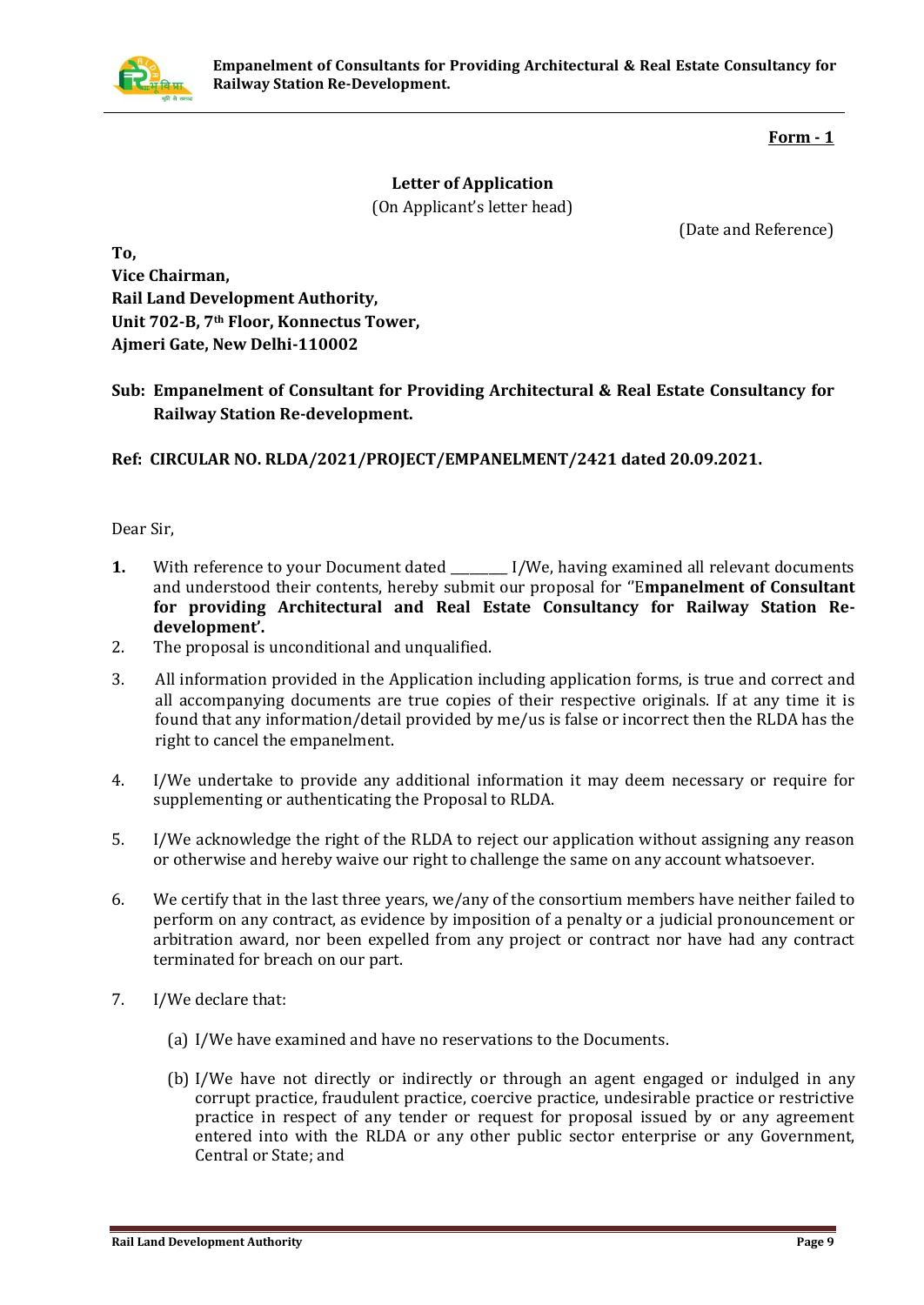

- (c) I/We hereby certify that we have taken steps to ensure that no person acting for us or on our behalf will engage in any corrupt practice, fraudulent practice, coercive practice, undesirable practice or restrictive practice.
- (d) I/We hereby certify that we have not have suffered bankruptcy/ insolvency during the last 3 years.
- 8. I/We understand that you may cancel the Selection Process at any time and that you are neither bound to accept any Proposal that you may receive nor to select the Bidder, without incurring any liability to the Applicants.
- 9. I/We declare that We/any member of the consortium, are/is not a Member of a/any other Consortium applying as an Applicant.
- 10. I/We certify that in regard to matters other than security and integrity of the country, we have not been convicted by a Court of Law or indicted or adverse orders passed by a regulatory authority which would cast a doubt on our ability to undertake the Consultancy for the Project or which relates to a grave offence that outranges the moral sense of the community.
- 11. I/We further certify that in regard to matters relating to security and integrity or the country, we have not been charge-sheeted by any agency of the Government or convicted by a Court of Law for any offence committed by us or by any of our Associates.
- 12. I/We further certify that no investigation by a regulatory authority is pending either against us or against our Associates or against our CEO or any of our Directors/Managers/employees.
- 13. I/We hereby irrevocably waive off right which we may have at any stage at law or howsoever otherwise arising to challenge or question any decision taken by the RLDA and/ or the Government of India in connection with the selection of the Bidder or in connection with the Selection process itself in respect of the above mentioned Project.
- 14. I/We agree and understand that the proposal is subject to the provisions of the document. In no case, shall I/We have any claim or right to whatsoever nature if we are not selected for the empanelment.
- 15. I/We agree and undertake to abide by all the terms and conditions of the Document. In witness thereof, I/We submit this Proposal under and in the accordance with the terms of the Document.

Yours faithfully, (Signature of the Authorized Signatory)

(Name and designation of the Authorized Signatory)

(Name and seal of the Applicant/Lead Member)

Encl: 1. Notice document including Application Forms.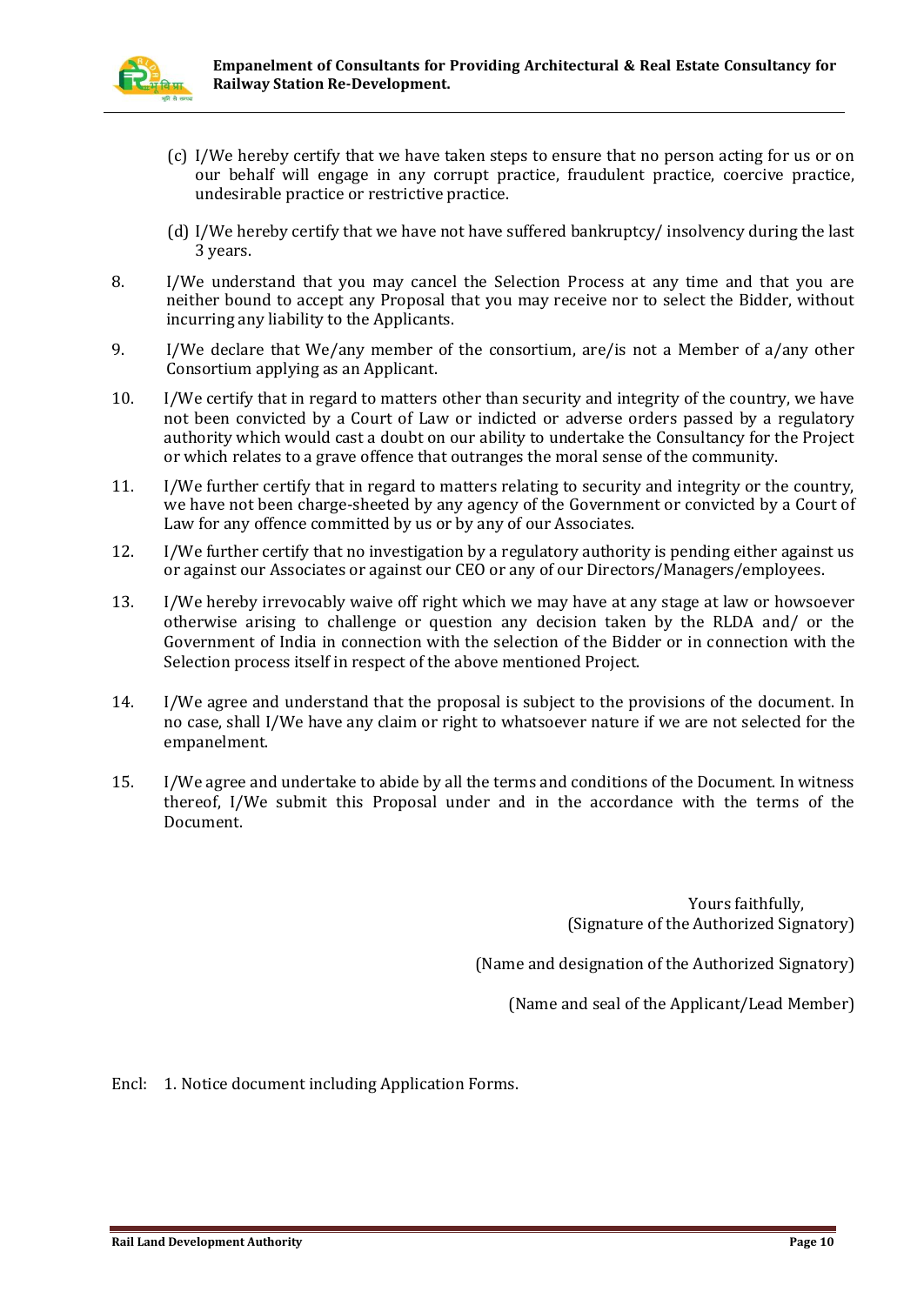

**Empanelment of Consultants for Providing Architectural & Real Estate Consultancy for Railway Station Re-Development.**

#### **RFP Form–2**

## **CIRCULAR NO. RLDA/2021/PROJECT/EMPANELMENT/2421 Particulars of the Applicant (Firm)**

| 1.1 | State whether applying as Sole Firm/Proprietor/Partner/Director/Architect or otherwise                                                                                                                                                                                                                                                                                                                                                                                                                                                                                                                                                                                                                   |
|-----|----------------------------------------------------------------------------------------------------------------------------------------------------------------------------------------------------------------------------------------------------------------------------------------------------------------------------------------------------------------------------------------------------------------------------------------------------------------------------------------------------------------------------------------------------------------------------------------------------------------------------------------------------------------------------------------------------------|
|     | status of the firm.                                                                                                                                                                                                                                                                                                                                                                                                                                                                                                                                                                                                                                                                                      |
| 1.2 | State the following:                                                                                                                                                                                                                                                                                                                                                                                                                                                                                                                                                                                                                                                                                     |
|     | Name of Company or Firm:<br>Legal status (e.g. incorporated private company, unincorporated business, partnership<br>$etc.$ ):<br>Country of incorporation:<br>Registered/local address:<br>Correspondence address:<br>Year of Incorporation:<br>Year of commencement of business: Principal place of business:<br>Brief description of the Company including details of its main lines of business<br>Particulars of individual(s) who will serve as the point of contact/Communication with<br>RLDA:<br>Name:<br>(a)<br>Designation:<br>(b)<br>Company:<br>(c)<br>Address of registered/local office:<br>(d)<br>Telephone Number/Mobile number:<br>(e)<br>E-Mail Address:<br>(f)<br>Fax Number:<br>(g) |
| 1.3 | For the Applicant, state the following information:                                                                                                                                                                                                                                                                                                                                                                                                                                                                                                                                                                                                                                                      |
|     | 6.1.1.1 In case of non-Indian company, does the company Have<br>Yes / No                                                                                                                                                                                                                                                                                                                                                                                                                                                                                                                                                                                                                                 |
|     | business presence in India?                                                                                                                                                                                                                                                                                                                                                                                                                                                                                                                                                                                                                                                                              |
|     | If so, provide the office address (es) in India.                                                                                                                                                                                                                                                                                                                                                                                                                                                                                                                                                                                                                                                         |
|     | 6.1.1.2 Has the Bidder been penalized by any organization<br>Yes / No<br>for the poor quality of work in the last five years?                                                                                                                                                                                                                                                                                                                                                                                                                                                                                                                                                                            |
|     | 6.1.1.3 Has the Bidder been blacklisted by any Govt.<br>Yes / No<br>department/Public Sector Undertaking in the last five years<br>and such blacklisting exists on the date of submission of application?                                                                                                                                                                                                                                                                                                                                                                                                                                                                                                |
|     | iv) Has the Bidder suffered bankruptcy/insolvency in the last five years?<br>Yes / No                                                                                                                                                                                                                                                                                                                                                                                                                                                                                                                                                                                                                    |
|     | Note: If answer to any of the questions at 1.4 (ii) to (iv) is yes,                                                                                                                                                                                                                                                                                                                                                                                                                                                                                                                                                                                                                                      |
|     | the Bidder is not eligible for this empanelment.                                                                                                                                                                                                                                                                                                                                                                                                                                                                                                                                                                                                                                                         |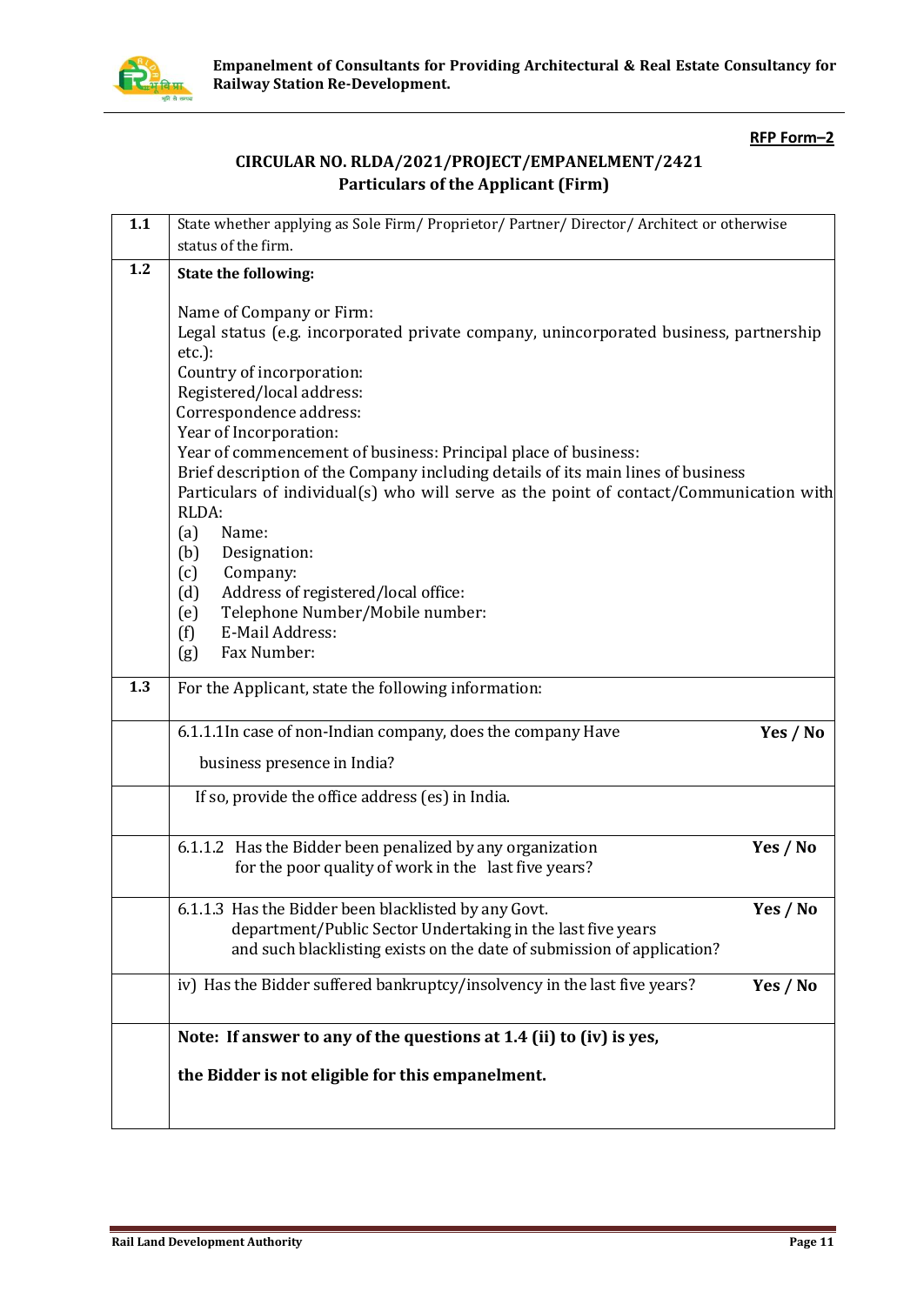

| 1.4 | Does the Applicant's firm/company combine functions as a<br>consultant or designer along with the functions<br>as a contractor and/or a manufacturer? | Yes / No |
|-----|-------------------------------------------------------------------------------------------------------------------------------------------------------|----------|
| 1.5 | Name of Authorized representative to Act and sign on behalf of the firm.                                                                              |          |

**Note: -**

- **1. All the items/columns in the form shall be filled clearly by the applicant clearly indicating reply in Yes/No wherever applicable.**
- **2. Separate form shall be submitted by both the partners in case of JV/Consortium.**

(Signature of the Authorised Signatory)

(Name and designation of the Authorised Signatory)

(Name and seal of the Firm)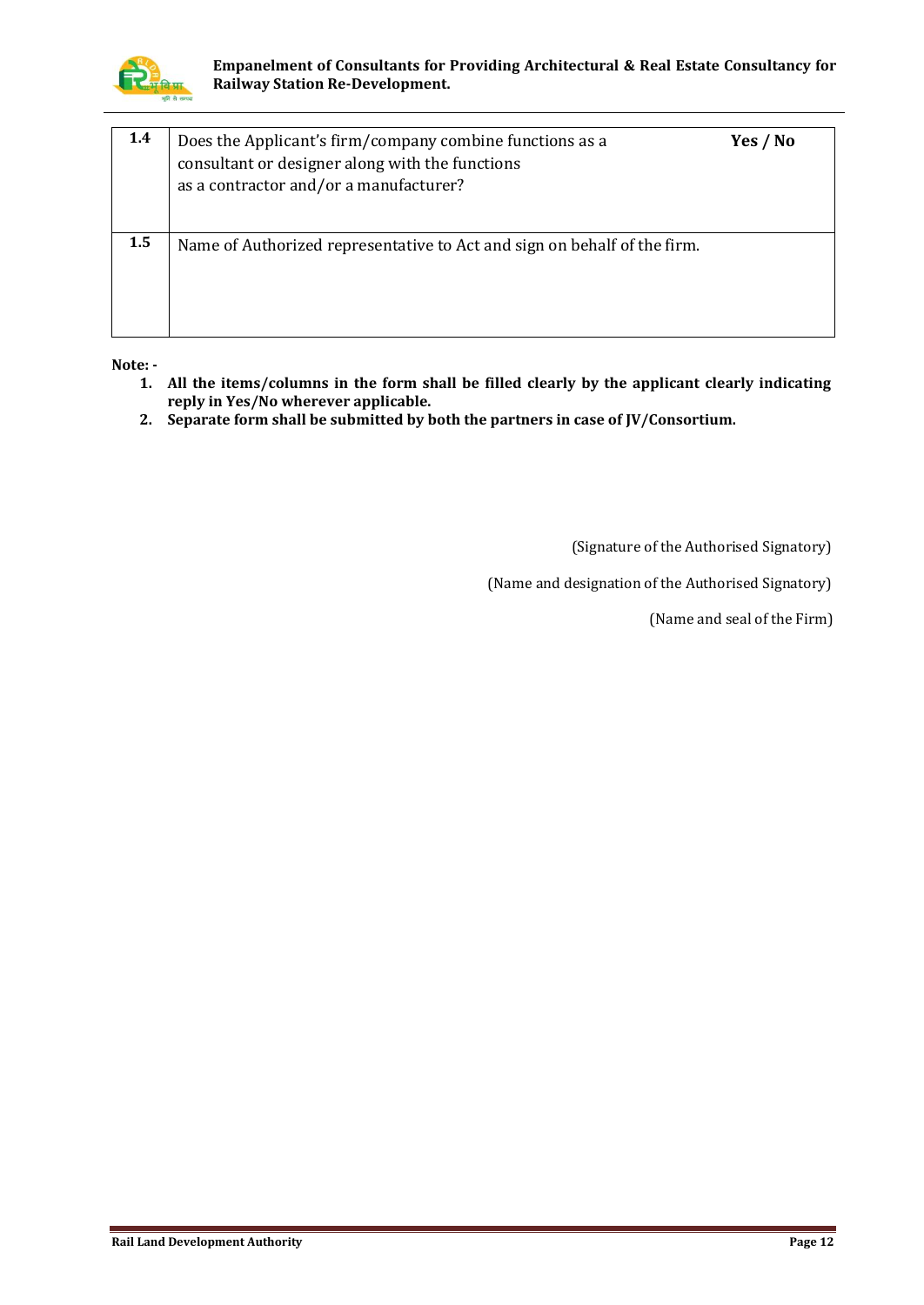

### **Form– 3**

# **CIRCULAR NO. RLDA/2021/PROJECT/EMPANELMENT/2421 Eligibility of the Applicant (Firm)#**

Name of the Applicant Firm:

| S.No. Name           | and    |                 |        | brief Name   Location   Total               |         | <b>BUA</b> Payment |     | Date          | of |
|----------------------|--------|-----------------|--------|---------------------------------------------|---------|--------------------|-----|---------------|----|
|                      |        |                 |        | description of project of the City/State of |         | the received by    |     | completion    |    |
| and                  | nature | of <sub>l</sub> | Client |                                             | project | in the             |     | of            |    |
| assignment completed |        |                 |        |                                             | sqm.    | Applicant          |     | assignment or |    |
| @                    |        |                 |        |                                             |         | (in                | Rs. | ongoing**     |    |
|                      |        |                 |        |                                             |         | Lakhs)             |     |               |    |
|                      |        |                 |        |                                             |         |                    |     |               |    |
|                      |        |                 |        |                                             |         |                    |     |               |    |

- **#** The Applicant should provide details of those projects undertaken by the firm that are as per the definition of eligible assignments provided in clause 3.
- @ Should be accompanied with completion certificates or satisfactory performance certificates (in case of on-going assignment) from the Client or any other valid proof accepted to RLDA.
- \*\* Completion certificates or satisfactory performance certificate shall clearly indicate/mention the built-up area/payment received by applicant/ date of completion/ongoing etc.

#### **Note: Separate form shall be submitted by both the partners in case of JV/Consortium.**

**Certification:**

**I, the undersigned, certify that to the best of my knowledge and belief, this form correctly describes the details of eligible assignments carried out by the firm. I understand that any willful misstatement described herein may lead to disqualification or dismissal, if emplaned.**

**Date:** 

**Place: Constant Constant Constant Constant Constant Constant Constant Constant Constant Constant Constant Constant Constant Constant Constant Constant Constant Constant Constant Constant Constant Constant Constant Const** 

(Name of designation of the Authorized Signatory)

Name and Seal of the company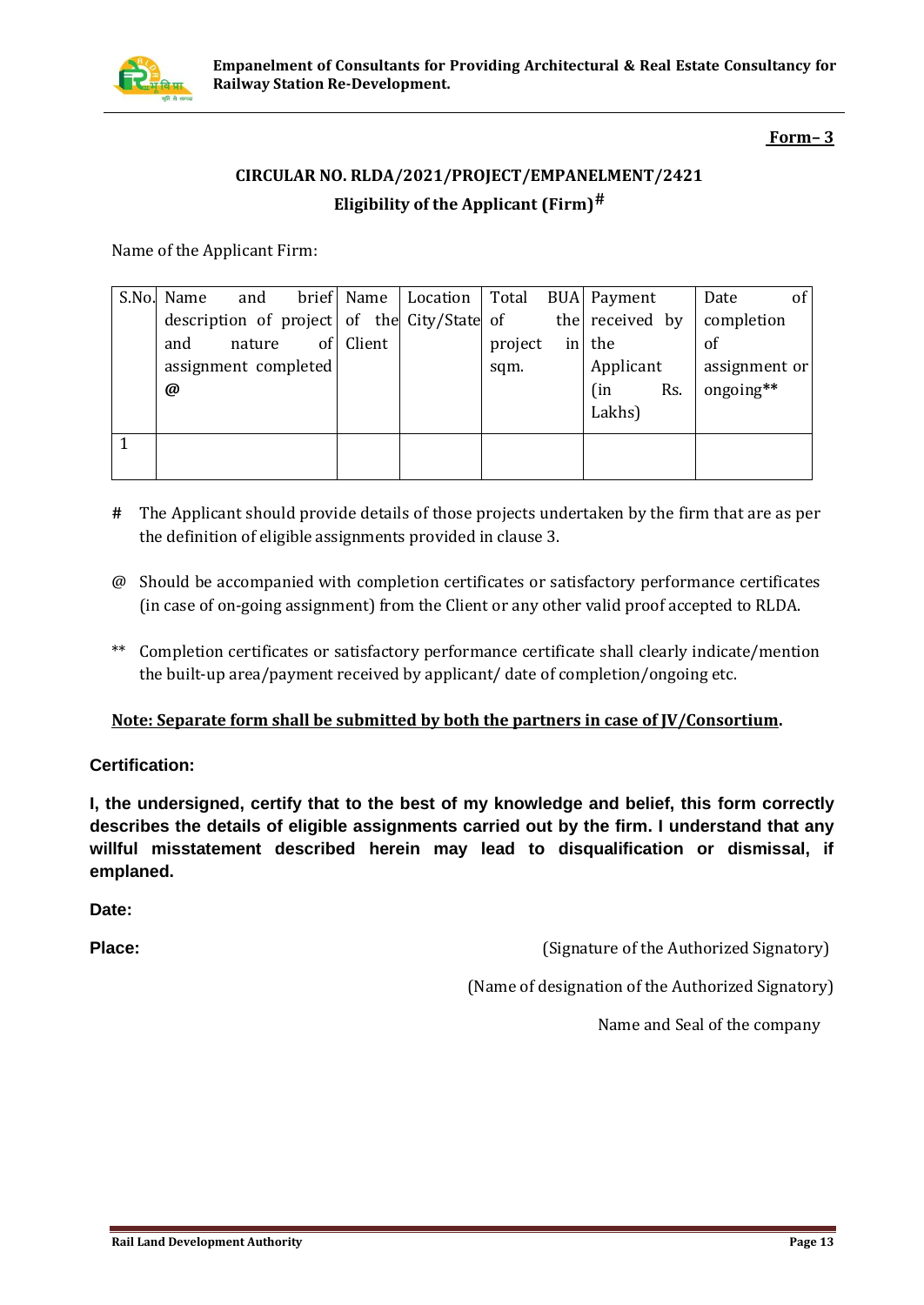

#### **RFP Form –4**

### **CIRCULAR NO. RLDA/2021/PROJECT/EMPANELMENT/2421 PARTICULARS OF KEY PERSONNEL**

| <b>Designation of</b><br><b>KeyPersonnel</b>                                                          | <b>Name</b> | <b>Educational</b><br>Qualification | <b>Total</b><br>Professional | <b>Present Employment</b> |                                 | <b>Details of</b><br>eligible     |  |
|-------------------------------------------------------------------------------------------------------|-------------|-------------------------------------|------------------------------|---------------------------|---------------------------------|-----------------------------------|--|
|                                                                                                       |             |                                     | Experience                   | Name of<br>Firm           | <b>Employed</b><br><b>Since</b> | <b>Assignments</b><br>worked upon |  |
| $\overline{(1)}$                                                                                      | (2)         | $\overline{(3)}$                    | (4)                          | $\overline{(5)}$          | $\overline{(6)}$                | $\overline{(7)}$                  |  |
| <b>Chief Urban</b><br>Designer/<br><b>Planner</b> cum<br><b>Team Leader</b><br>(the "Team<br>Leader") |             |                                     |                              |                           |                                 |                                   |  |
| <b>Chief Architect</b>                                                                                |             |                                     |                              |                           |                                 |                                   |  |
| <b>Planning</b><br><b>Station</b><br><b>Expert</b>                                                    |             |                                     |                              |                           |                                 |                                   |  |
| <b>Structural</b><br>Engineer/<br><b>Construction</b><br><b>Expert</b>                                |             |                                     |                              |                           |                                 |                                   |  |
| <b>Transport</b><br><b>Planning Expert</b>                                                            |             |                                     |                              |                           |                                 |                                   |  |
| Environmental<br><b>Expert</b>                                                                        |             |                                     |                              |                           |                                 |                                   |  |

#### **Note: Separate form shall be submitted by both the partners in case of JV/Consortium.**

**Certification:**

**I, the undersigned, certify that to the best of my knowledge and belief, this form correctly describes qualifications, and experience of all the key Personnel. I understand that any willful misstatement described herein may lead to disqualification or dismissal, if emplaned.**

**Date:** 

**Place: Constant Constant Constant Constant Constant Constant Constant Constant Constant Constant Constant Constant Constant Constant Constant Constant Constant Constant Constant Constant Constant Constant Constant Const** 

(Name of designation of the Authorized Signatory)

Name and Seal of the company